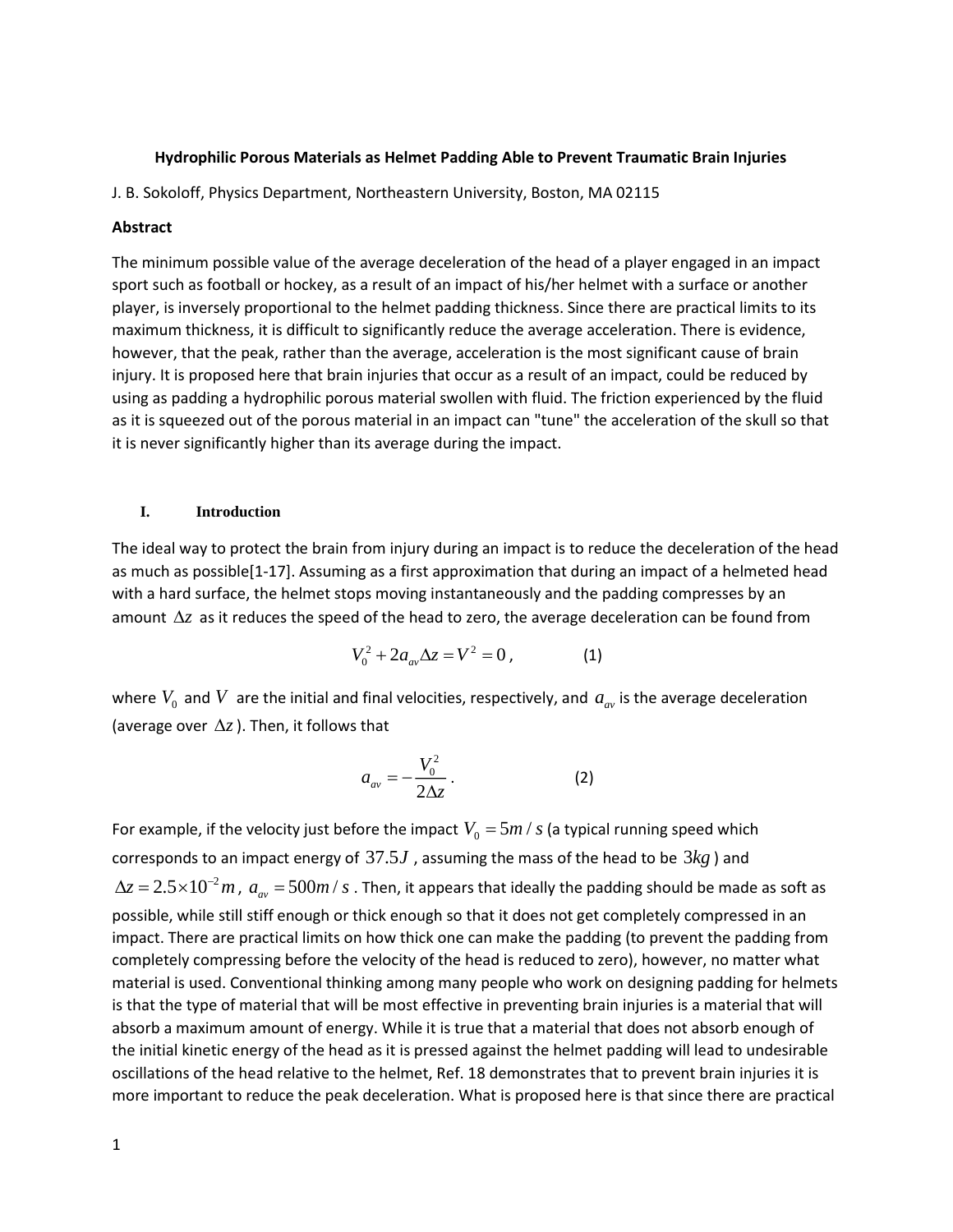limitations on how small one can make the average deceleration because of limitations on the padding thickness, an alternative approach is to design the padding so that the peak deceleration is never significantly larger than its average value.

The padding used in football helmets today is either a polyurethane or vinyl nitrate foam, which have the disadvantage that they result in a very large peak deceleration[19]. As was stated earlier, for a given pad thickness, the lowest average deceleration that can be achieved is  $V_0^2$  / (2 $\ell$ ), where  $\ell$  is the thickness of the padding. A parameter commonly used to characterize a helmet's ability to prevent brain injury is the head injury criterion (HIC) [20-22]. The HIC criterion requires that we minimize the parameter

$$
HIC = \{ (t_2 - t_1) [(t_2 - t_1)^{-1} \int_{t_1}^{t_2} a'(t) dt]^{2.5} \},
$$
\n(3)

where  $t_1$  and  $t_2$  are chosen to maximize this expression and where  $a'(t) = a(t)/g$  , where  $a(t)$  is the deceleration at time t and g is the gravitational acceleration. If *HIC* is less than 345, the brain will not sustain an injury. The HIC criterion characterizes the likelihood of the occurrence of any type of head injury. In Ref. 18, Rowson and Duma conducted a study dedicated to determining the probability of the occurrence specifically of concussions among football players during a game. They put forward a function of the peak deceleration  $a_{\text{max}}$  which gives the probability of a concussion for a given peak deceleration during an impact, based on a logical regression analysis of injury rates on the football field correlated with drop tests done on helmets. Their function is

$$
R(a'_{\max}) = \frac{1}{1 + e^{-(\alpha + \beta a'_{\max})}},
$$
 (4)

where  $a'_{\text{max}} = a_{\text{max}} / g$  , i.e.,  $a_{\text{max}}'$  in units of the gravitational acceleration  $g$  . Using statistics from NCAA college games, they obtain the following values for the parameters:  $\alpha = -9.805$  and  $\beta = 0.051$ . Using statistics for NFL games these parameters have the values:  $\alpha = -9.828$  and  $\beta = 0.0497$ . Eq. (4) also gives the probability of occurrence of a concussion as a result of rotational acceleration, if we replace  $a_{\text{max}}$  with  $r_0\alpha_{\text{max}}$ , where  $\alpha_{\text{max}}$  is the peak angular acceleration of the head during an impact and  $r_0$  is the distance between the center of mass of the brain and a point on the inside surface of the skull[18].

For foam used in typical football helmets for an impact energy of  $30J$  , which corresponds to an initial velocity of  $\left. 4.47m\right/ s$  , considered for foam padding in Ref. 19, the maximum acceleration was 408g. This gives a value for  $R$  almost equal to one, implying a high probability of a brain injury. Even the VICIS helmet, which is considered the state of the art in injury preventing football helmets, has a highly peaked deceleration profile. Fig. 1 shows the deceleration versus time for the VICIS helmet found in finite element simulations performed by the NFL to reproduce results of impact tests done on several helmets presently in use. Similar time dependence for the deceleration was found for the other helmets that they tested. The value of *R* for the data shown in Fig. 1 is 0.0231 using the parameters given above for NFL games. The authors of Ref. 19 proposed using shear thickening fluids (STF) as helmet padding. These are colloid materials whose viscosity increases rapidly as the rate at which stress is applied to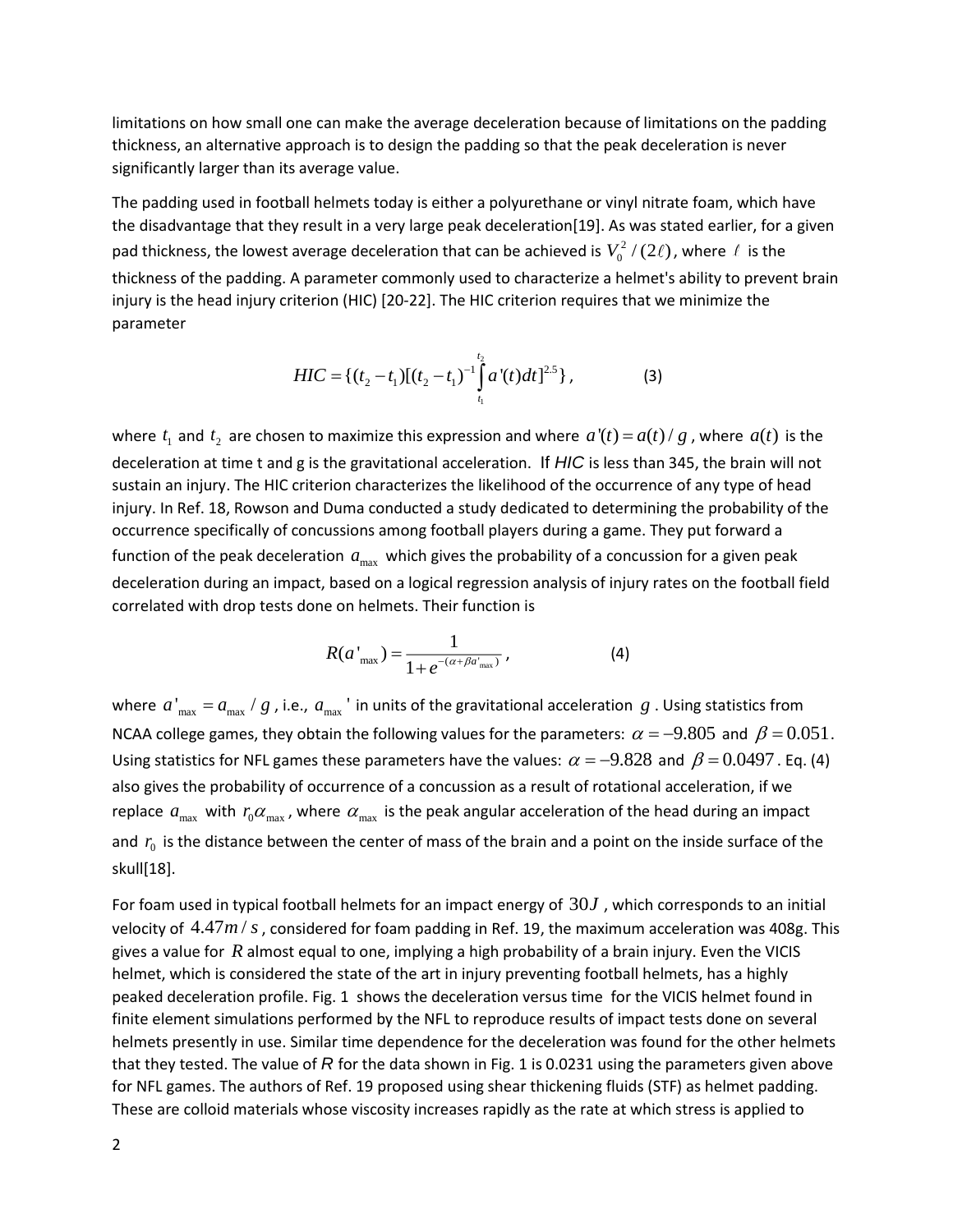them increases. For a  $3.3cm$  thick pad of the STF studied in Ref. 19, the maximum acceleration for a  $30J$  impact was  $119g$  , which gives  $\mathit{R}\, =\! 0.02$  . We will see that padding made from a 4cm thick

hydrophilic porous material swollen with water can give a peak deceleration of  $667 m/s^2$  with the optimum choice of parameters, for an initial velocity of  $5m/s$  , which gives R=0.00159. One reason that porous materials swollen with water can potentially to do a better job in preventing brain injuries is that such a materials provide significant deceleration at the beginning of the impact (i.e., well before the padding is significantly compressed). This makes it easier to make the deceleration during the impact closer to being constant. Ref. 23 suggests that nearly constant acceleration could be produced by expulsion of water from a water shock absorber (i.e., a container with a hole in it that allows water to escape as the container is compressed during an impact to it). Porous materials swollen with water can produce close to the constant acceleration possible with such a shock absorber, but as will be discussed in section III, it may be better suited to be used as helmet padding[24].





#### **II. Theory of Porous Material Helmet Padding**

Consider a porous padding material, which is initially swollen with water, when it impacted with a flat object of mass  $m$  and with a velocity  $V_0$ . This is a model for a head inside a helmet making an impact with a pad whose dimensions are small composed of those of the head, eliminating the need to account for the head's curvature, to a good approximation. Let us enclose the porous material in a circular cylinder with holes in its side, to allow fluid to escape as the material is compressed, but with a solid bottom and piston, so that the fluid flows only out the sides. (Of course the cylinder must be enclosed in a watertight soft wrapper to catch fluid that is expelled during compression, allowing it to be reabsorbed after the impact.) Let the initial and instantaneous thickness of the porous material be  $\ell$  and  $z$  , respectively. The force that the surface of the porous material must exert on the head to decelerate it is given by Newton's second law,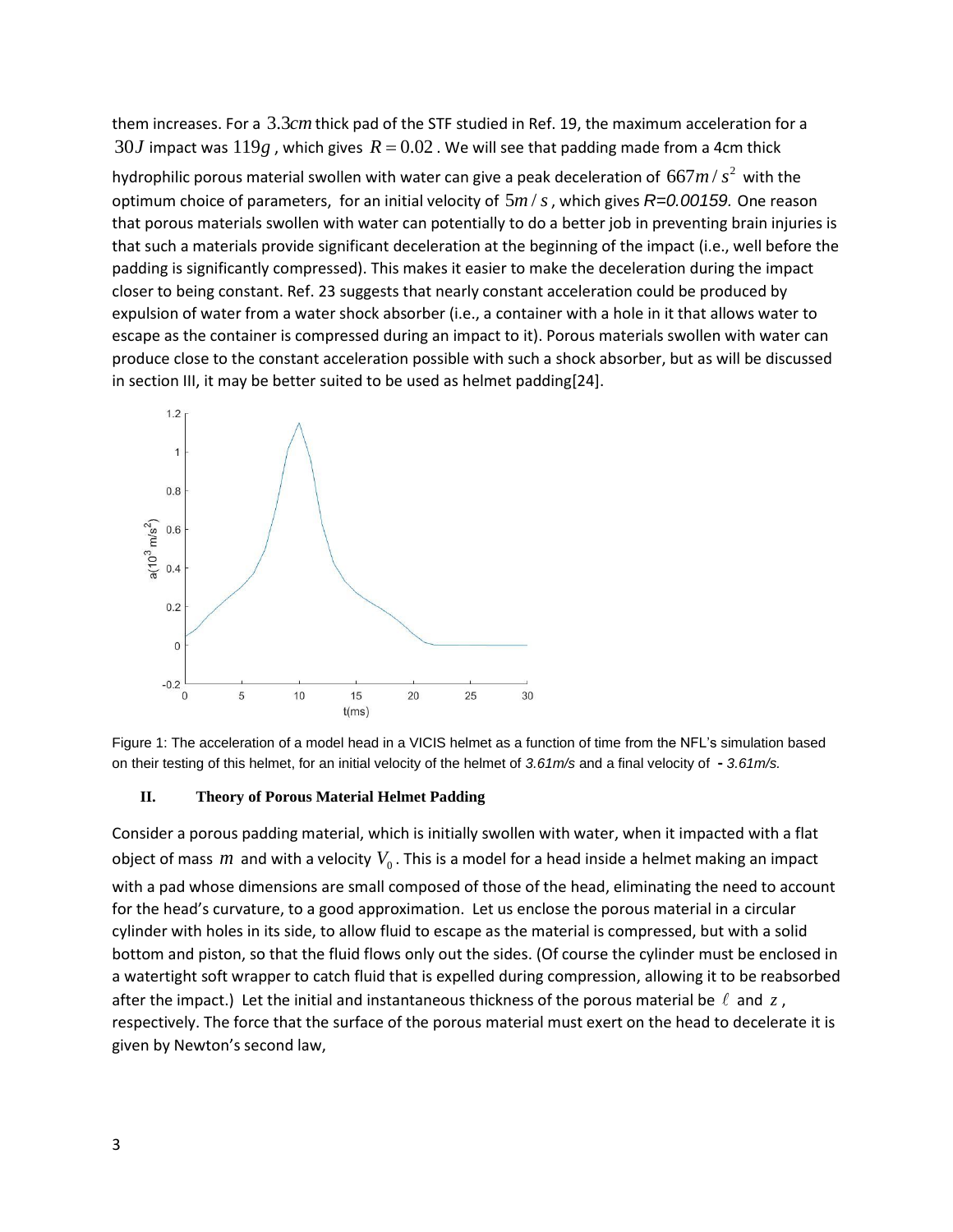$$
F = m \frac{d^2 z}{dt^2},
$$
 (5)

where m is the mass of the head. Then setting the rate of decrease of volume of the material equal to the volume rate of flow of fluid through the edges, we get

$$
\pi R^2 \frac{dz}{dt} = 2\pi R z v, \qquad (6)
$$

where vis the mean velocity of fluid flow out the edges of the cylinder, and we have assumed that the pad is enclosed in a circular cylinder of radius  $R$  . Assuming that  $F$  is dominated by the friction that the water exerts on the porous material when water is made to flow through it, we may use the fact that the flow velocity of the water is given by

$$
v \sim k(F / \pi R^2)(1/R)
$$
 (7)

where k is the permeability of the material and  $F$  /  $\pi R^2$  is the fluid pressure and the mean distance that the fluid must flow is of the order of *R*.

Assume that as the material is compressed, the permeability  $k$  is given by  $k = k_0(z/\ell)$  , where the factor  $(z/\ell)$  represents the reduction of the pore size as a result of the compression. Combining Eqs. (5-7), we obtain the differential equation:

$$
\frac{d^2z}{dt^2} = -\frac{\ell\pi R^4}{2k_0 z^2 m} \frac{dz}{dt} = -\frac{a_0 \ell^2}{V_0 z^2} \frac{dz}{dt},
$$
(8)

where  $a_0$  is the initial acceleration. There should also be a term  $-(G\pi R^2/m)(1-z/\ell)$  on the right hand side of Eq. (8) due to the elastic force resulting from the compression of the solid part of the porous medium, where  $G$  is its compressional elastic constant of the solid material, but it will be demonstrated below that the results obtained without including this term are not modified significantly if it is included. Integrating Eq. (8) once, assuming that the initial value of  $\,dz/dt = -V_0$ , we obtain

$$
\frac{dz}{dt} = -V_0 + (a_0 \ell / V_0)(\frac{\ell}{z} - 1) ,
$$
 (9)

whose solution is

$$
\frac{\ell A}{1+A} \ln \left| \frac{A\ell}{(1+A)z - A\ell} \right| = V_0(1+A)t + \ell - z. \tag{10a}
$$

#### As  $t \rightarrow \infty$  we obtain from Eq. (10a)

$$
\frac{z_{\min}}{\ell} = \frac{a_0 \ell / v_0^2}{1 + a_0 \ell / v_0^2} = \frac{A}{1 + A},
$$
\n(10b)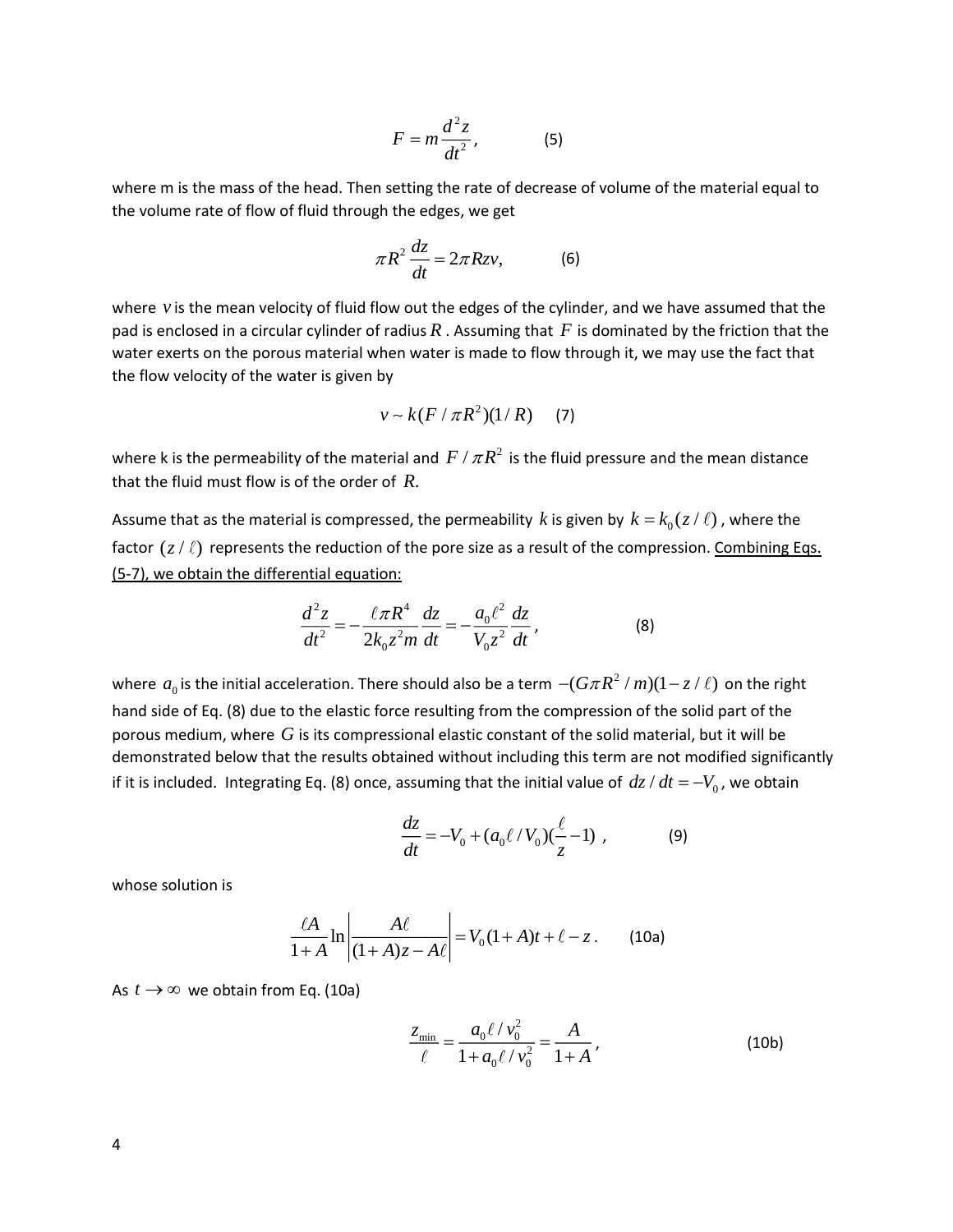where  $A = a_0 \ell / V_0^2$  . When Eq. (10b) is substituted in Eq. (9), we find that  $dz/dt = 0$  . Substituting Eq. (9) into Eq. (8), we obtain

$$
a = \frac{d^2 z}{dt^2} = a_0 \frac{1}{u^2} \Big[ 1 - A \Big( u^{-1} - 1 \Big) \Big],
$$
\n(11)

where  $u = z / l$  . We set

$$
\frac{da}{dz} = -\frac{2}{z^3} \Big[ 1 - A \Big( u^{-1} - 1 \Big) \Big] + A \frac{1}{uz^3} = 0,
$$
 (12)

to obtain the value of  $z$  at which  $a$  is maximum ( $z_{a,\mathrm{max}}$ ), which gives

$$
\frac{z_{a,\max}}{\ell} = \frac{3}{2} \frac{A}{1+A} = \frac{3}{2} \frac{z_{\min}}{\ell}.
$$
 (13)

Substituting  $z_{a,\text{max}}$  for  $z$  in Eq. (11), we obtain for the maximum acceleration

$$
\frac{a_{\text{max}}}{a_0} = \frac{4}{27} \frac{(1+A)^3}{A^2} \,. \tag{14}
$$

From the requirement that

$$
z_{a,\max} = (3/2)z_{\min} < l, \qquad (15)
$$

using Eq. (13), we find that in order to have a relative maximum, we must have

$$
A \leq 2. \tag{16}
$$

If this condition is not satisfied, the largest value of the acceleration is  $a_0$ , which occurs right at the beginning of the impact, when  $z = \ell$ . The average (over  $z$  ) of the acceleration is given by

$$
a_{av} = \frac{V_0^2}{2(\ell - z_{\min})} = a_0 \bigg( \frac{1+A}{2A} \bigg), \tag{17}
$$

and hence,

$$
\frac{a_{\text{max}}}{a_{\text{av}}} = \frac{8}{27} \frac{(1+A)^2}{A}.
$$
 (18)

This expression is valid for  $A = a_0 \ell / V_0^2 \leq 2$  , but for  $A > 2$  , the maximum acceleration is  $a_0$  . If we minimize Eq. (18) with respect to A, we find that the minimum value of  $a_{\text{max}} / a_{\text{av}} = 1.19$ , which occurs for  $A=1$ .

Let us now look at how all of the above parameters depend on  $\ell$  . Since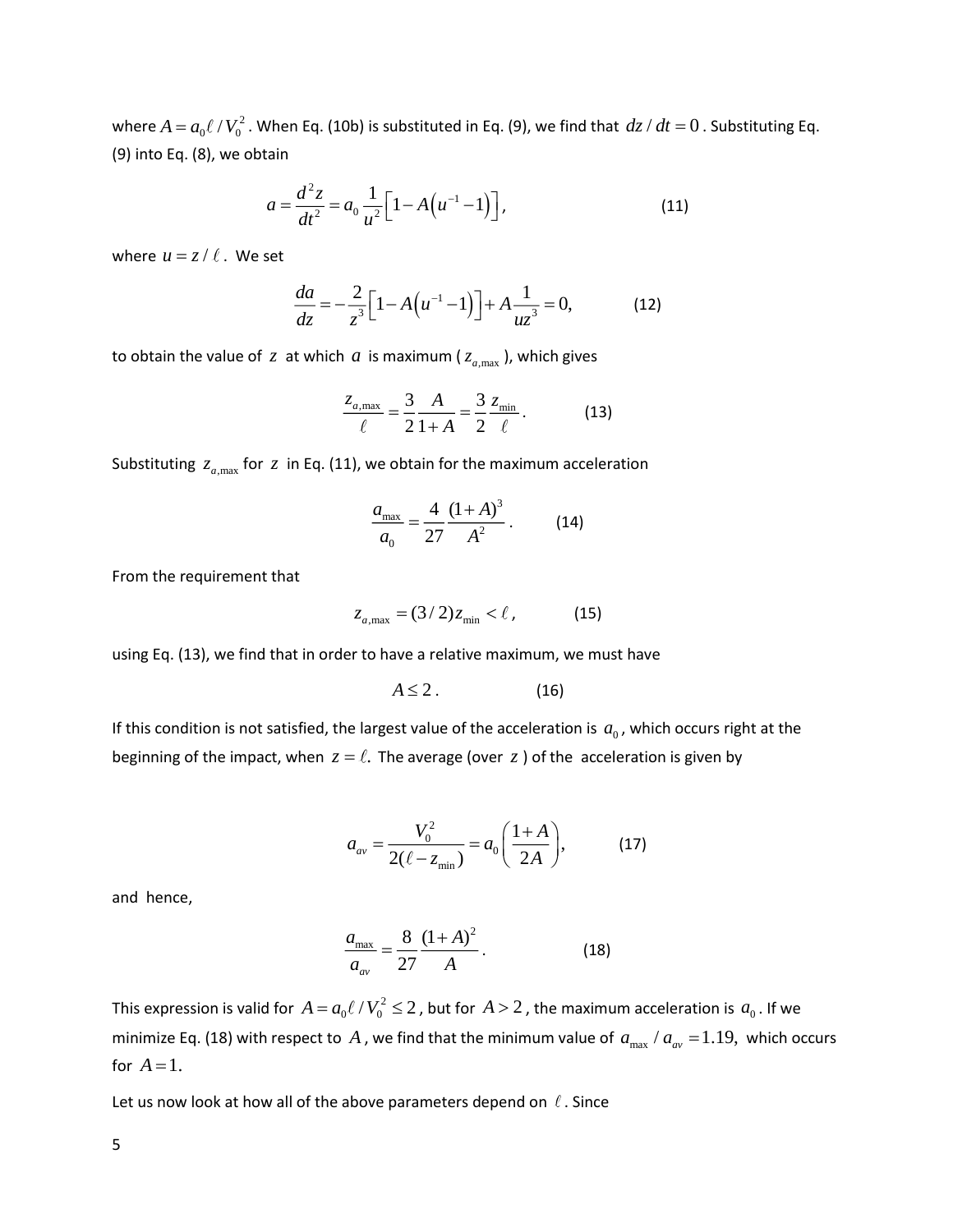$$
A = \frac{a_0 \ell}{V_0^2} = \frac{\pi R^4}{2k_0 m V_0},
$$
\n(19)

we see that  $A$  is independent of  $\ell$  , and hence,  $z_{\min}$  /  $\ell$  and  $z_{a,\max}$  /  $\ell$  are independent of  $\ell$  . The quantities  $a_0, a_{\text{max}}$  and  $a_{av}$  are inversely proportional to  $\ell$  . The table below illustrates how the ratio  $a_{\rm max}$  /  $a_{\rm av}$  depends on  $A$ 

#### **Table I**

| $\mathsf{A}$ |
|--------------|
|              |

 $a_{\text{max}}$  /  $a_{\text{av}}$ 

| 0        | $\infty$ |
|----------|----------|
| 0.5      | 1.33     |
| 1.0      | 1.19     |
| 1.5      | 1.23     |
| 2.0      | 1.33     |
| 3.0      | 1.5      |
| 4.0      | 1.6      |
| $\infty$ | 2.0      |

Table I: The ratio  $|a_{\rm max}|/a_{\rm av}$  is given for several values of A.

In this table,  $a_{\rm max}$  /  $a_{\rm av}$  =  $a_0$  /  $a_{\rm av}$  for  $A > 2$ . It illustrates that for  $0.5 < A < 2$ ,  $a_{\rm max}$  /  $a_{\rm av} \le 1.33$ , which from Eq. (19) implies that such low values of this ratio can be obtained for a range of  $0.5 \Big( 2 k_0 m \, / \, \pi R^4 \Big) \! < \! V_0 \! < \! 2 \Big( 2 k_0 m \, / \, \pi R^4 \Big)$  , which would mean for example that if we chose the parameters so that  $\left(\pi R^4 \mathbin{/} 2k_0m\right)$   $=$  5 $m$  /  $s$  , we would have  $\left.a_{\max}\right/a_{a v}$   $\leq$  1.33 for  $2.5 m$  /  $s$   $<$   $V_{0}$   $<$   $10 m$  /  $s$  . The relative amount of compressions for a given value of  $A$  is given by  $(\ell - z)$  /  $\ell = (1 + A)^{-1}$  , which for the above range of values of A, varies between 0.333 and 0.667.

The above expressions for  $a_{\text{max}}$  and  $a_{\text{av}}$  can also be written as

$$
a_{\text{max}} = \frac{4}{27} \frac{(1+A)^3}{A} \frac{V_0^2}{\ell}
$$
 (20)

and

$$
a_{av} = (1 + A) \frac{V_0^2}{2\ell}.
$$
 (21)

What counts in an impact is the actual value of  $a_{\text{max}}$ , rather than  $a_{\text{max}}$  /  $a_{\text{av}}$  . It is easily shown that  $a_{\text{max}}$  is minimum for  $A = 0.5$ , and for this value  $a_{\text{max}} = V_0^2 / \ell$ ,  $a_{\text{av}} = 0.75V_0^2$  $a_{av} = 0.75 V_0^2 / \ell$  and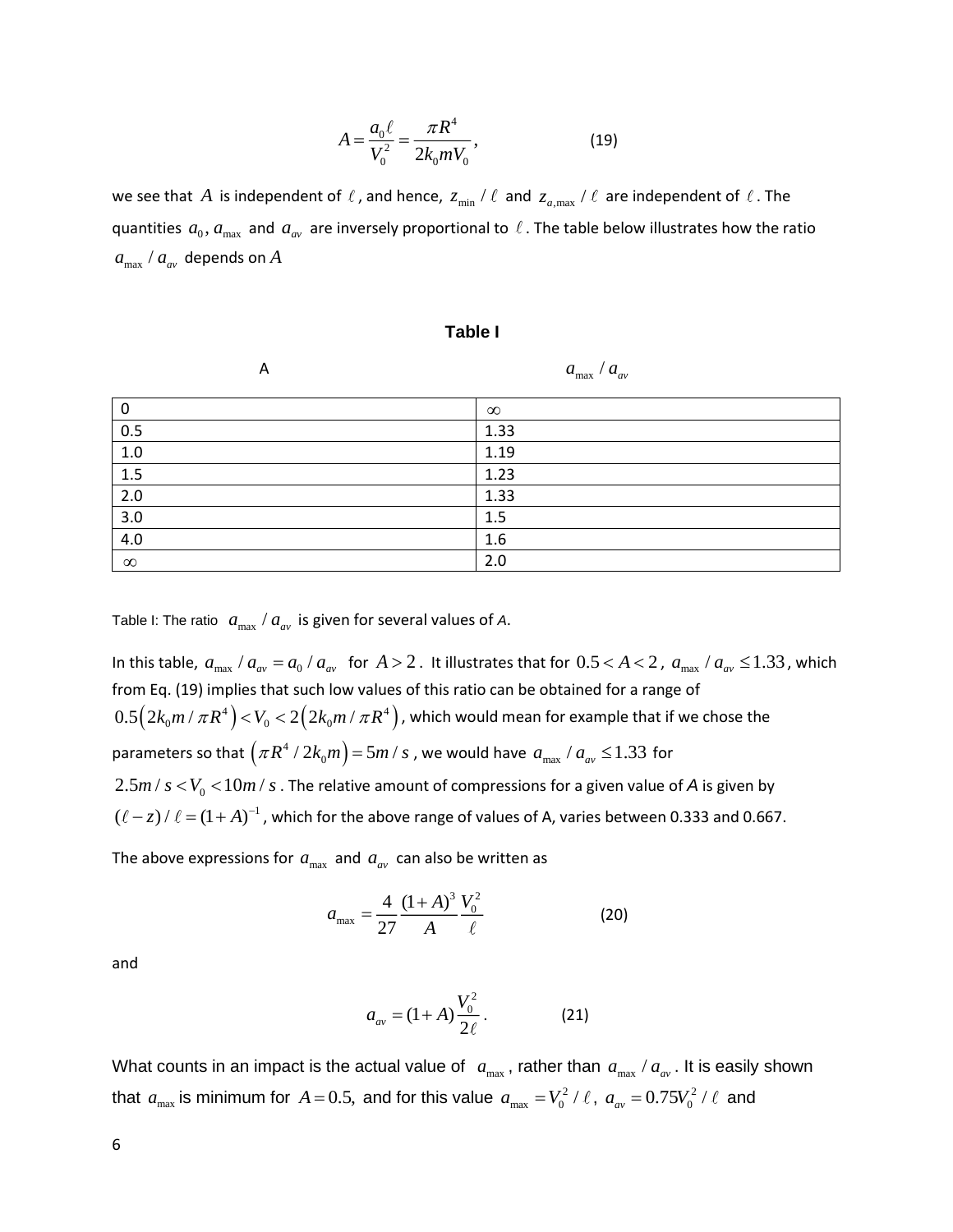$-z_{\text{min}} = 0.667\ell$  . Then, for example, if  $V_0 = 5m/s$  and  $\ell = 3.75 \times 10^{-2}m$ ,  $a_{av} = 500m/s^2$  and  $a_{\text{max}} = 667m/s^2$ .

We find that for the choice of  $\left(\pi R^4 \, / \, 2k_0m\right)$  = 5 $m$  /  $s$  considered above Eq. (20) for  $R$  = 3.65 $cm$  , 7 4  $k_{0} = 1.86 \times 10^{-7} m^{4}$  /  $Ns$  or  $(k_{0}\eta)^{1/2} = 1.35 \times 10^{-5}$  $(k_0\eta)^{1/2}$  = 1.35  $\times 10^{-5}$  *m*, the effective pore size of the porous material, where  $\eta$  is the viscosity of water. This suggests that to minimize the maximum deceleration, we probably need a sample that is more porous than a solid hydrogel, whose pores are about *10nm* wide.

Let us insert the elastic term discussed under Eq. (8), to account for the elasticity of the solid material of the sample and solve the resulting differential equation,

$$
\frac{d^2z}{dt^2} = -\frac{a_0\ell^2}{V_0z^2}\frac{dz}{dt} - \frac{G\pi R^2}{m}\left(1 - \frac{z}{\ell}\right),
$$
(22)

numerically. When the weight comes to rest after striking the material,

$$
G\pi R^2 \left(1 - \frac{z}{\ell}\right) = mg\ .
$$
 (23)

The results are shown in Fig. 2a for the value of G which gives  $1 - z / \ell = 0.626$  when the weight rests on the padding, for example, in Fig. 2b for a value of G which is 20 times as large and in Fig. 2c for G=0.

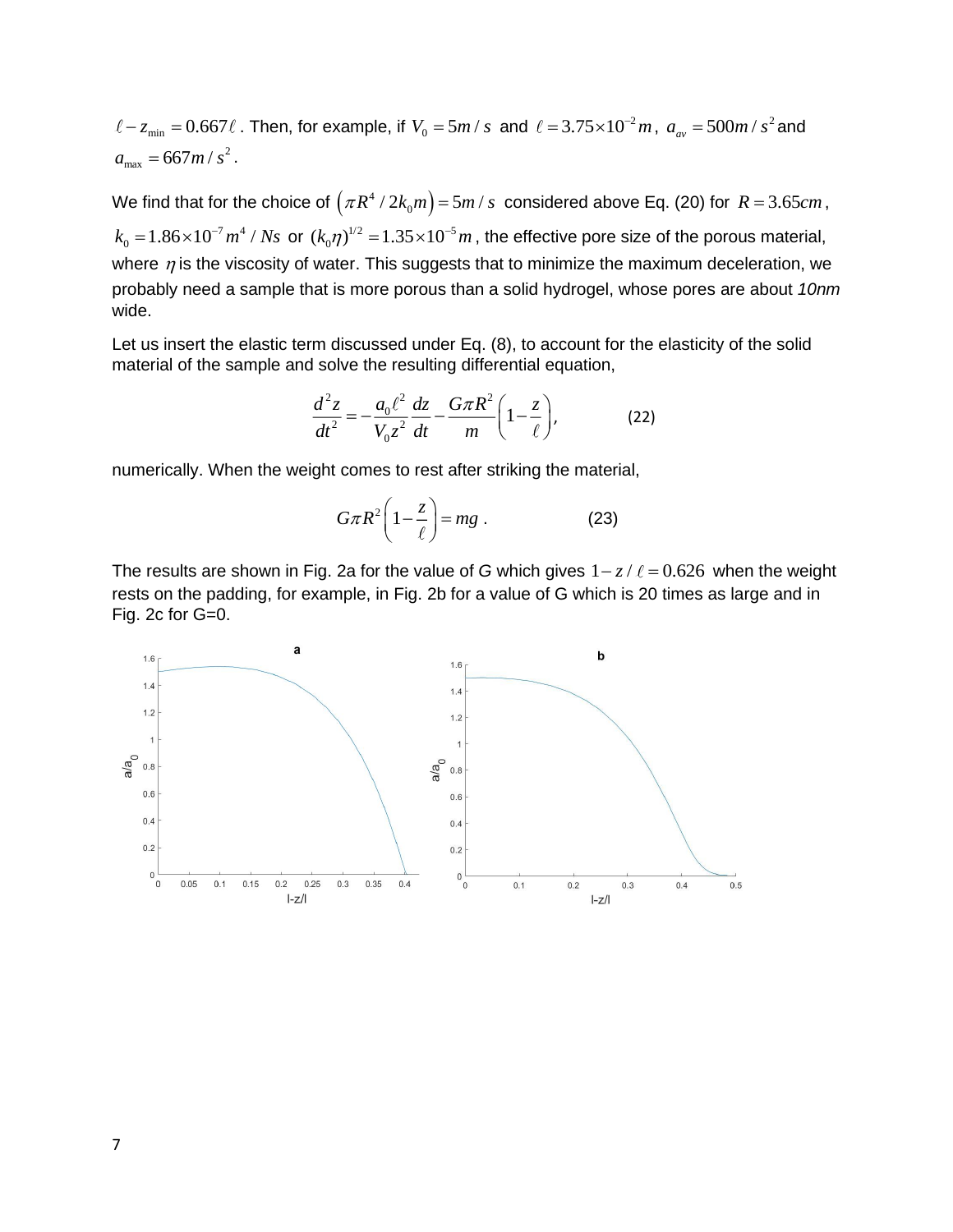

Figure 2: The acceleration of the weight is plotted as a function of the compression of the padding during the impact for a.  $\,G\pi R^2$  /  $(m a_0)$   $=$   $0.0314$  , which gives a compression of the padding  $\,1$   $-$  z /  $\ell$   $=$   $0.626\,$  when the weight is resting on the padding after the impact, if for example  $\,a_{\rm o}=500m$  /  $s^2$  $a_{\rm 0} =$  500 $m$  /  $s^{2}$  , b.  $G\pi R^{2}$  /  $(ma_{\rm 0})$   $=$   $0.628$  , and c. for *G=*0.

Let us consider a numerical example of how effective the porous material is in preventing brain injuries. For the maximum acceleration of  $667m/s<sup>2</sup>$  or 68.1g found in the example worked out under Eq. (20), we obtain from Eq. (3) that the probability of a concussion,  $R = 0.00178$  for the NCAA parameters and for the NFL parameters, it is  $R = 0.00159$ .

## **III. A possible Way to Produce a Porous Material Helmet Pad which is Able to Prevent Brain Injuries**

In order to achieve a maximum acceleration comparable to the relatively small values given above, we saw that the pore size required for our porous material must be of the order of between  $10^{-5}-10^{-6}m$ , which is much larger than typical pore sizes for solid hydrogels. Recently, there has been an interest in developing highly porous materials using optical etching of ceramic materials [25-27] or 3d printing.[28-30]. Those reported in Refs. [24-26] by Greer's group have compressional moduli of the order of  $10^4$  –  $10^6 \textit{Pa}\;$  and those produced by Yakacki's group from liquid crystal elastomers[28-30] give moduli of the order of  $10^4$  –  $10^5$   $Pa$  . The value of G which gives  $z/\ell = 0.5$ , for example, when the weight comes to rest after the impact, is in the range of compressional moduli that occur for the porous liquid crystal elastomers discussed above [28-30].

# **IV. Conclusions and Comparisons with other Approaches**

It was argued that helmet padding made from hydrophilic porous materials swollen with water with pore size of between 1 and 10 microns can be effective in preventing concussions in high impact sports by reducing the value of the maximum deceleration rate of the head relative to the helmet during an impact to the helmet. Recently, it has been demonstrated that a shock absorber consisting of a collapsible container containing water can also result in a low peak acceleration in an impact.[23]. This approach has the advantage that the shock absorber can be engineered to produce a truly constant deceleration rate during an impact to it. It has the disadvantages, however, that it is difficult to design such a device that will fit into a helmet and it is not obvious that it is possible to design such a device that will re-absorb the water expelled in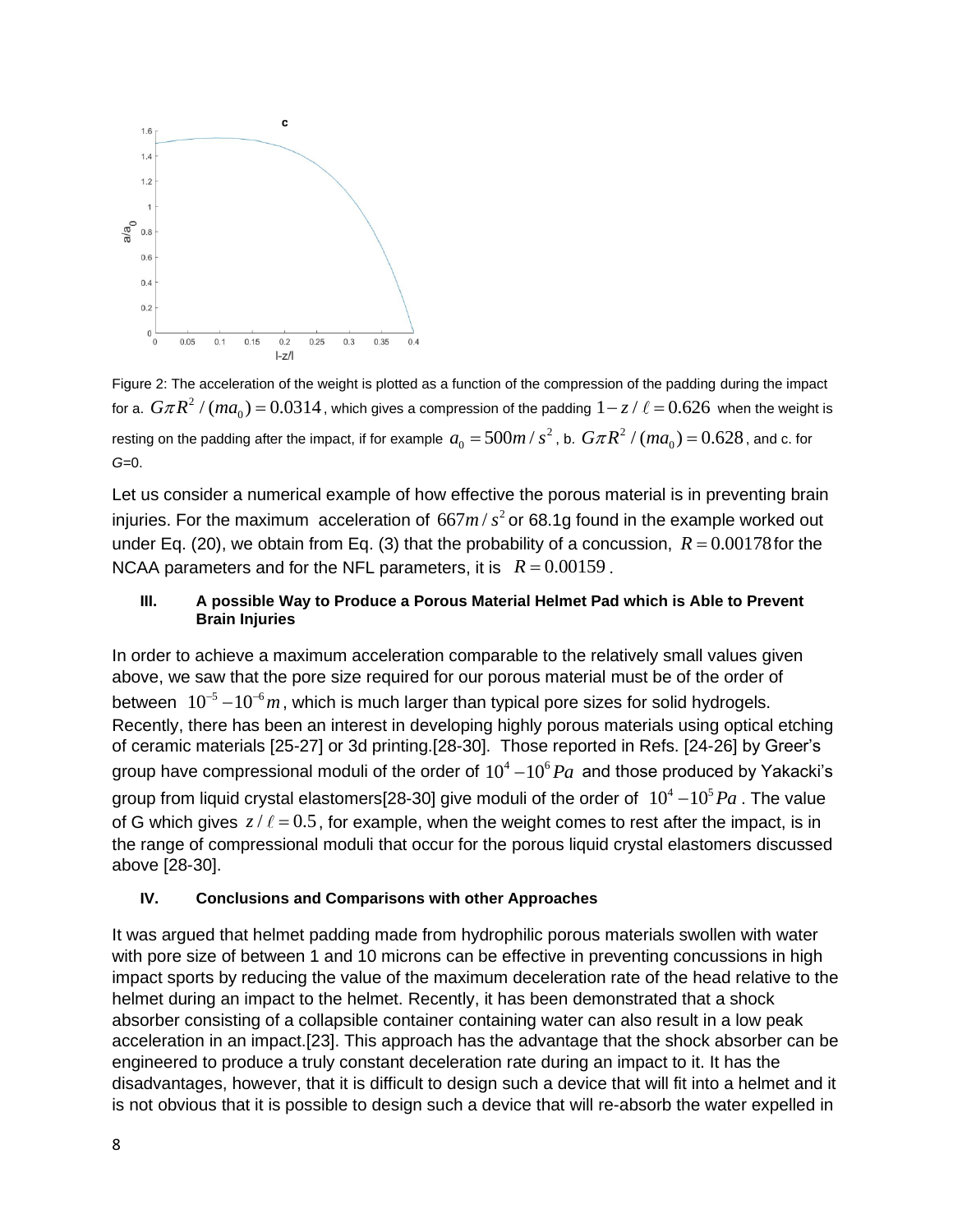an impact before the next impact takes place. Also, as was noted in the introduction, it has been demonstrated that padding that contains a shear thickening liquid is also able to reduce the peak acceleration in an impact[19], although from the discussion in the previous sections, the mechanism proposed here can potentially be more effective at preventing concussions. More recently Mistry, et. al. [31] have shown that "soft elasticity" in liquid single domain crystal elastomers can give rise to a stress versus strain curve which flattens out as the strain increases as a result of rotation of the liquid crystal directors during an impact. Such materials were shown to give rise to a stress versus strain curve which is a little closer to the ideal constant stress versus strain behavior[23], but the stress-strain curve that they found in their impact tests is still farther away from the behavior that is possible for the mechanism suggested in this paper. Spinelli, et. al.[32], have demonstrated that a helmet held on the head with stretchable straps containing a shear thickening liquid can produce a reasonably constant acceleration of the head in an impact, at least for impact speeds below  $4.5 m/s$ . At  $4.5 m/s$ , however, the ratio  $a_{\text{max}} / a_{\text{av}}$  appears to be closer to 2.

## **Ackowledgements**

I wish to thank Robert Weiss and Brian Vogt of the University of Akron and Adam Ekenseair of Northeastern University for experimental work that they did connected with the experimental part of this project.

## **References**

- 1. P. V. Bayly, T. S. Cohen, E. P. Leister, D. Ajo, E. Leuthardt and G. M. Genin, "Deformation of the Human Brain Induced by Mild Acceleration," Journal Neurotrauma 22(8), 845-856 (2005).
- 2. See video at www.youtube.com/watch?v=m8W5X0s2AhU.
- 3. B. R. Donnelly and J. Medige, Journal of Biomechanical Engineering 119, 423-432 (1997).
- 4. P. V. Bayly, T. S. Cohen, E. P. Leister, D. Ajo, E. Leuthart and G. M. Genin, Journal of Neurotrauma 22(8), 845-856 (2005).
- 5. Y. Feng, T. M. Abney, R. J. Okamoto, R. B. Pless, G. M. Genin and P. V. Bayly, Journal of the Royal Society Interface 7, 1677-1688 (2010).
- 6. N. Yoganandan, J. Li,J. Zhang, F. A. Pintar and T. Gennarelli, Journal of Biomechanics 41, 2253-2262 (2008).
- 7. S. S. Margulies, L. E. Thibault and T. Gennarelli, Journal of Biomechanics 23, 823-836 (1990).
- 8. L. Zhang, K. H. Yang and A. I. King, Journal of Neurotrauma 18, 21-30 (2001).
- 9. L. Zhang, K. H. Yang and A. I. King, Transactions of the ASME 126, 226-236 (2004).
- 10. P. Lowenhielm, Journal of Biomechanical Engineering 2, 501-507 (1978).
- 11. D. R. S. Bradshaw, J. Ivarsson, C. L. Morfey and D. C. Viano, Journal of Biomechanics 34, 85-94 (2001).
- 12. J. Ivarsson, D. C. Viano, P. Lovsund and B. Aldman, Journal of Biomechanics 33, 181- 189 (2000).
- 13. P. V. Bayly, K. T. Dikranian, E. E. Black, C. Young, Y.Q. Qin, J. Labruyere and J. W. Olney, Brain Research 1107, 70-81 (2006).
- 14. P. Bittigau, M. Sifringer, D. Pohl, D. Stadthaus, M. Ishimaru, H. Shimzu, M. Ikeda, D. Lang, A. Speer, J. W. Olney and C. Ikonomidou, Annals of Neurology 45, 724-735 (1999).